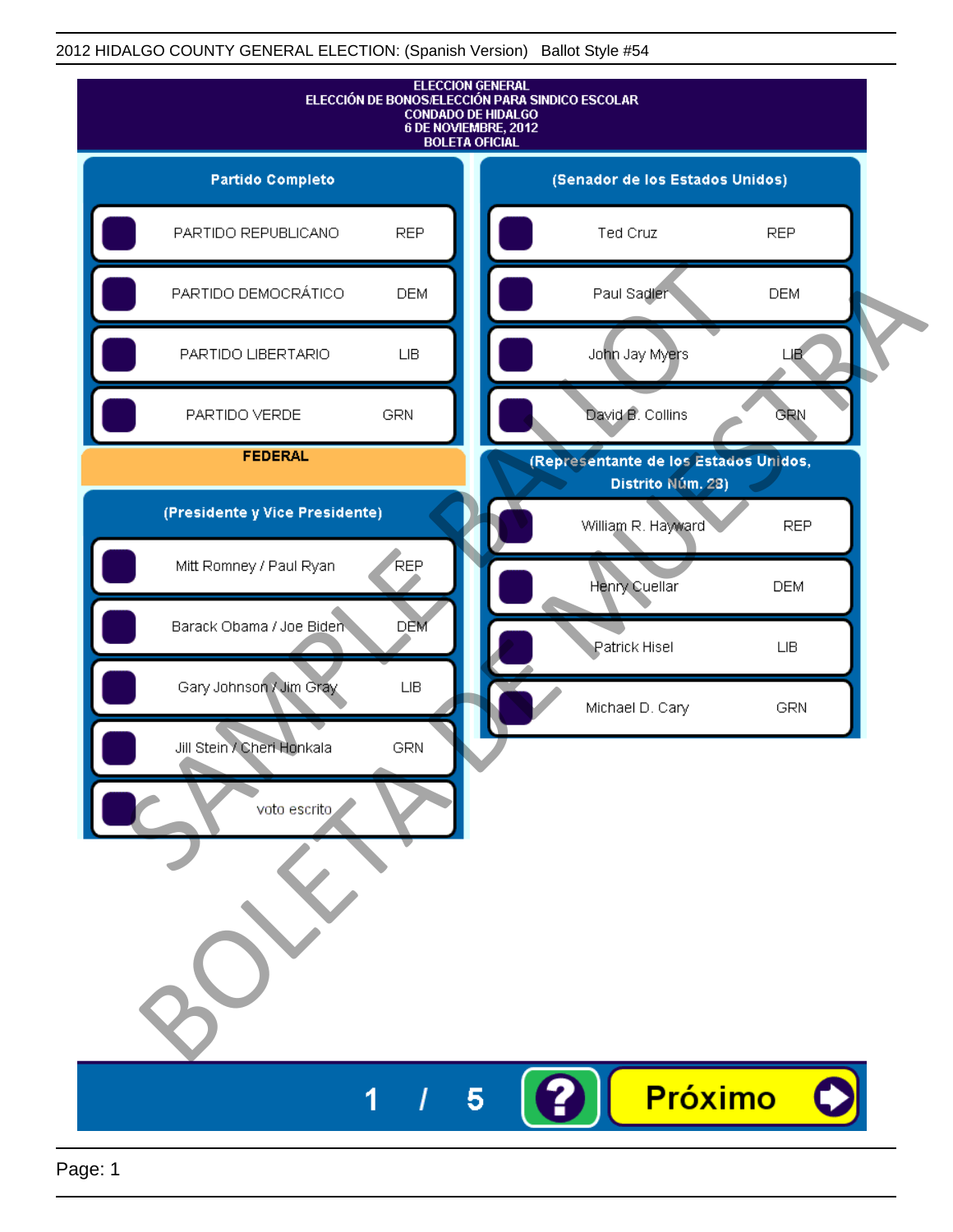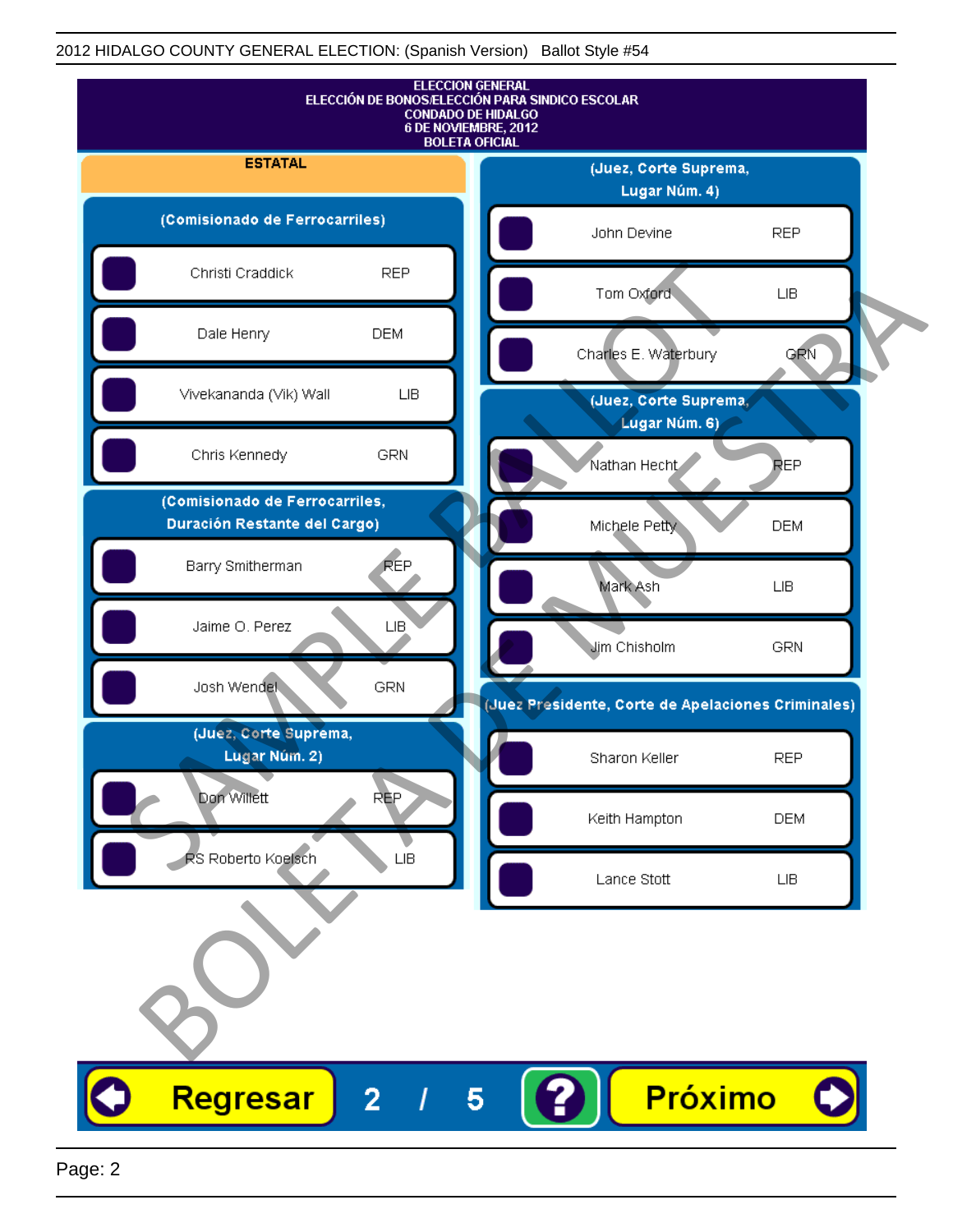

Page: 3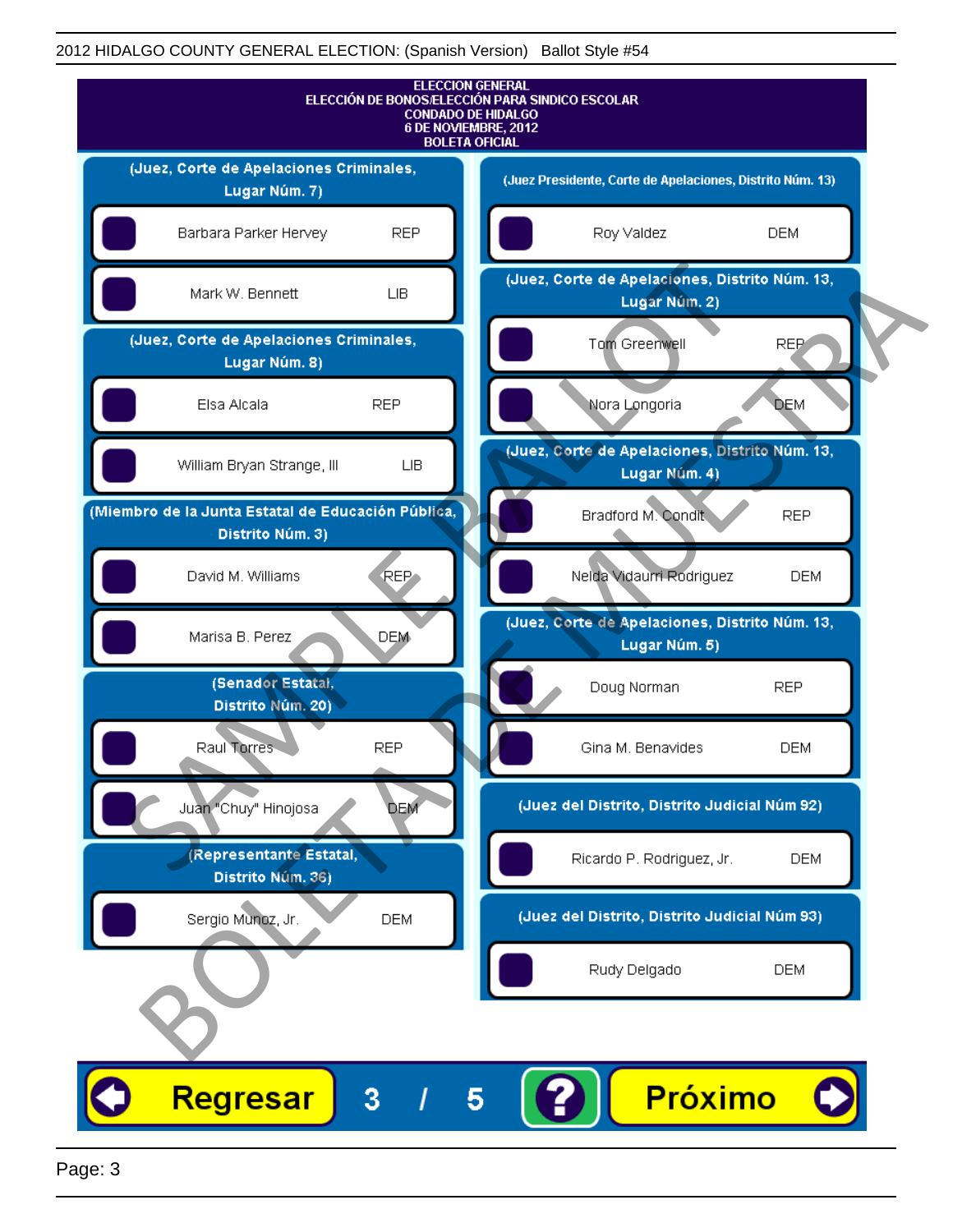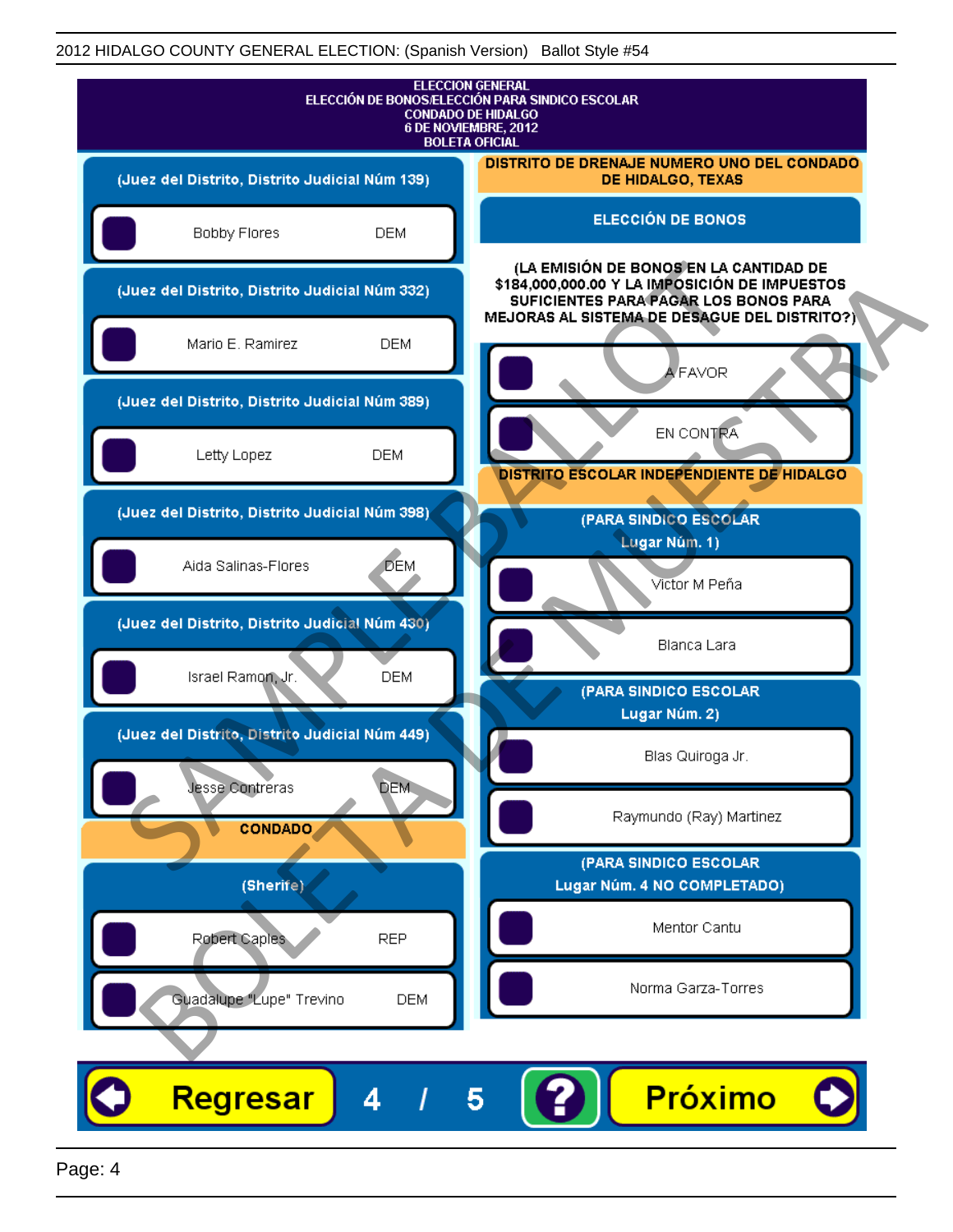|                                                      | <b>ELECCION GENERAL</b><br>ELECCIÓN DE BONOS/ELECCIÓN PARA SINDICO ESCOLAR<br><b>CONDADO DE HIDALGO</b> |
|------------------------------------------------------|---------------------------------------------------------------------------------------------------------|
| 6 DE NOVIEMBRE, 2012<br><b>BOLETA OFICIAL</b>        |                                                                                                         |
|                                                      | CANDIDATO SIN CONTENDIENTE DECLARADO ELECTO                                                             |
| (PARA SINDICO ESCOLAR<br>Lugar Núm. 5 NO COMPLETADO) |                                                                                                         |
|                                                      | (Juez, Corte de Ley del Condado, Núm. 7)<br>Sergio Valdez (DEM)                                         |
| A. Alvin Sámano                                      | (Asesor-Colector de Impuestos del Condado)<br>Pablo "Paul" Villarreal, Jr. (DEM)                        |
| Rodolfo "Rudy" Francisco Franz!                      | (Comisionado del Condado, Precincto Núm. 1)<br>A.C. Cuellar Jr. (DEM)                                   |
| (PARA SINDICO ESCOLAR<br>Lugar Núm. 6)               | (Comisionado del Condado, Precincto Núm. 3)<br>Joe M. Flores (DEM)                                      |
| Carlos Cardoza, Sr.                                  | (Juez de Paz, Precinto Núm. 1, Lugar Núm. 1)<br>Gilberto Saenz (DEM)                                    |
| Rafael "Ralph" Garza                                 | (Juez de Paz, Precinto Núm. 2, Lugar Núm. 1)<br>Robert M. "Bobby" Contreras (DEM)                       |
|                                                      | (Juez de Paz, Precinto Núm. 3, Lugar Núm. 1)                                                            |
| (PARA SINDICO ESCOLAR                                | Luis J. Garza (DEM)                                                                                     |
| Lugar Núm. 7)                                        | (Juez de Paz, Precinto Núm. 4, Lugar Núm. 1)                                                            |
|                                                      | Charlie Espinoza (DEM)                                                                                  |
| Yesenia Ayala                                        | (Agente de policía, Precinto Núm. 1)                                                                    |
|                                                      | Celestino Avila Jr. (DEM)                                                                               |
| David Badillo                                        | (Agente de policía, Precinto Núm. 2)                                                                    |
|                                                      | Martin "Marty" Cantú (DEM)                                                                              |
|                                                      | (Agente de policía, Precinto Núm. 3)<br>Lazaro "Larry" Gallardo Jr. (DEM)                               |
|                                                      |                                                                                                         |
|                                                      | (Agente de policía, Precinto Núm. 4)                                                                    |
|                                                      | J.E. "Eddie" Guerra (DEM)                                                                               |
|                                                      |                                                                                                         |
|                                                      |                                                                                                         |
|                                                      |                                                                                                         |
|                                                      |                                                                                                         |
|                                                      |                                                                                                         |
|                                                      |                                                                                                         |
|                                                      |                                                                                                         |
|                                                      |                                                                                                         |
|                                                      |                                                                                                         |
|                                                      |                                                                                                         |
|                                                      |                                                                                                         |
|                                                      |                                                                                                         |
|                                                      |                                                                                                         |
| Regresar<br>5                                        | Revisar<br>5                                                                                            |
|                                                      |                                                                                                         |
|                                                      |                                                                                                         |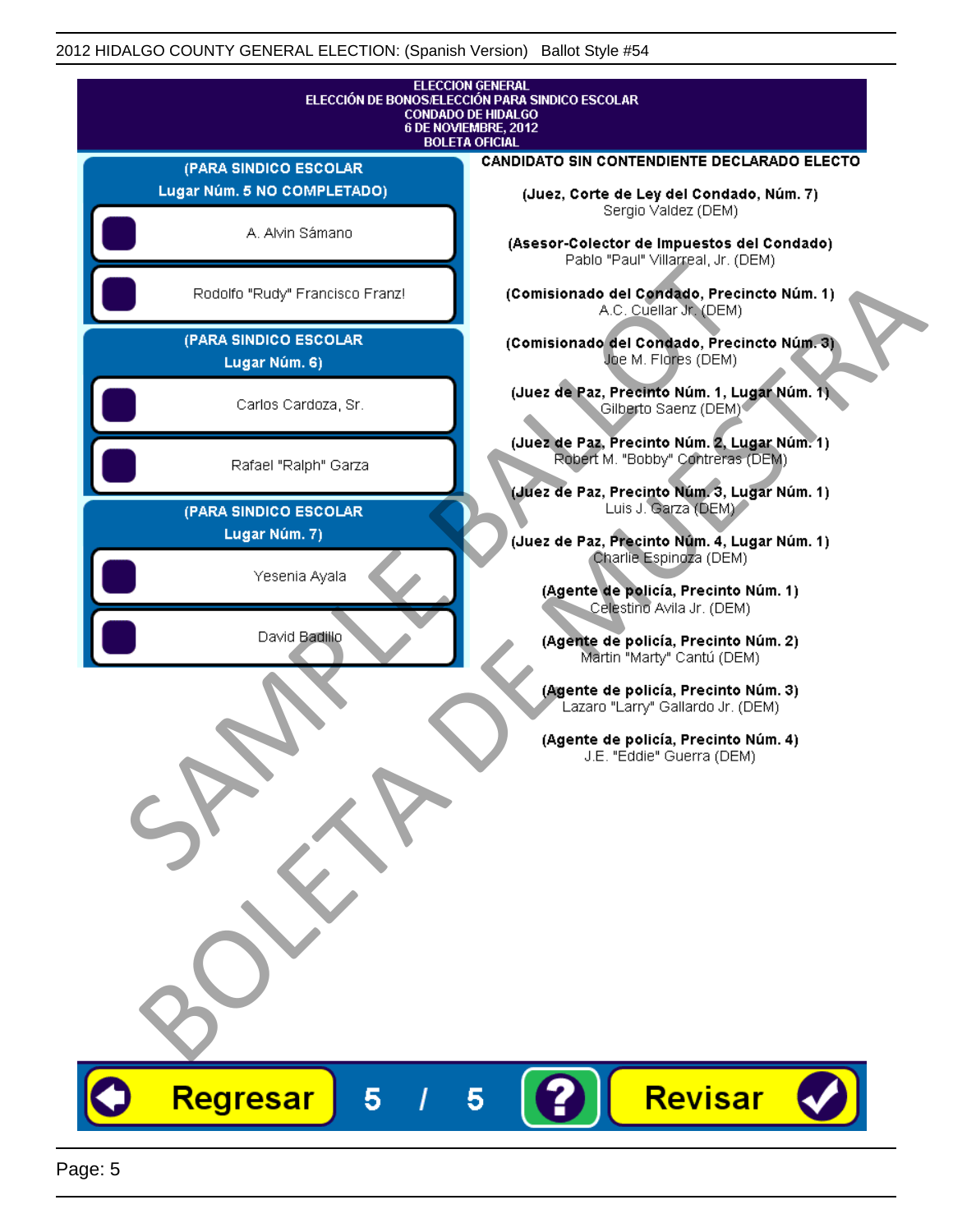Presione el nombre del candidato o el título de la contienda para volver a la contienda.

El botón Votar se iluminará

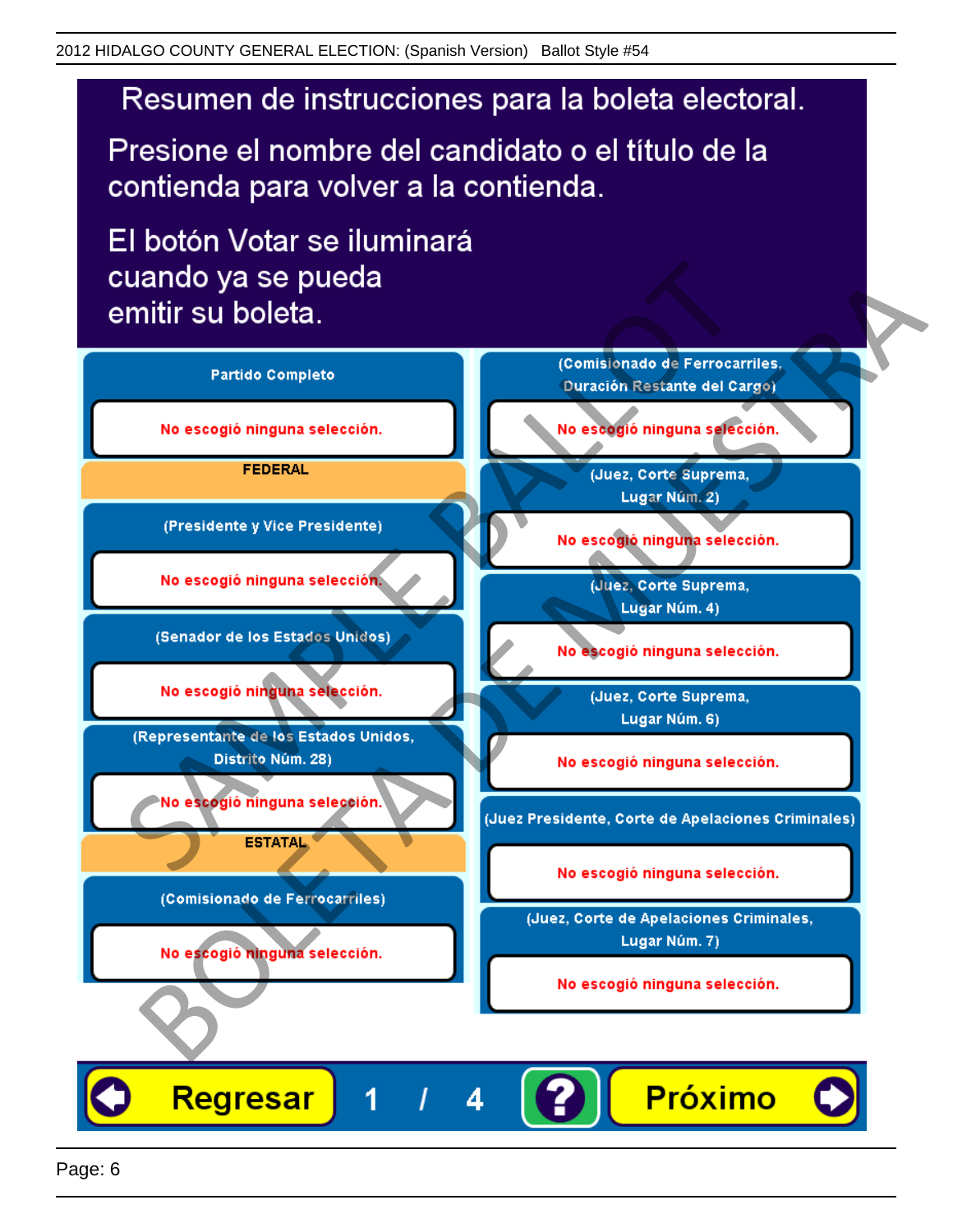Presione el nombre del candidato o el título de la contienda para volver a la contienda.

El botón Votar se iluminará



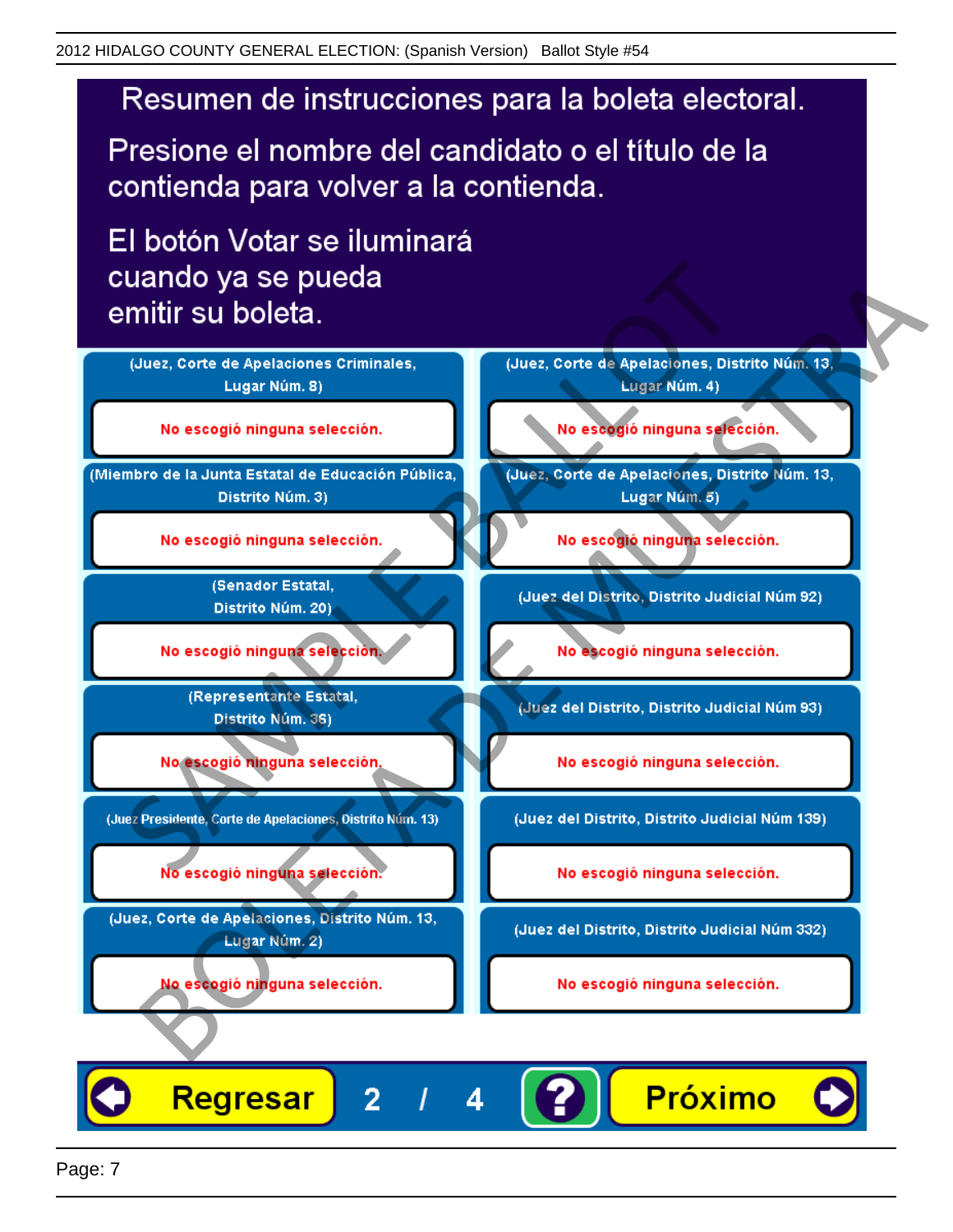Presione el nombre del candidato o el título de la contienda para volver a la contienda.

El botón Votar se iluminará